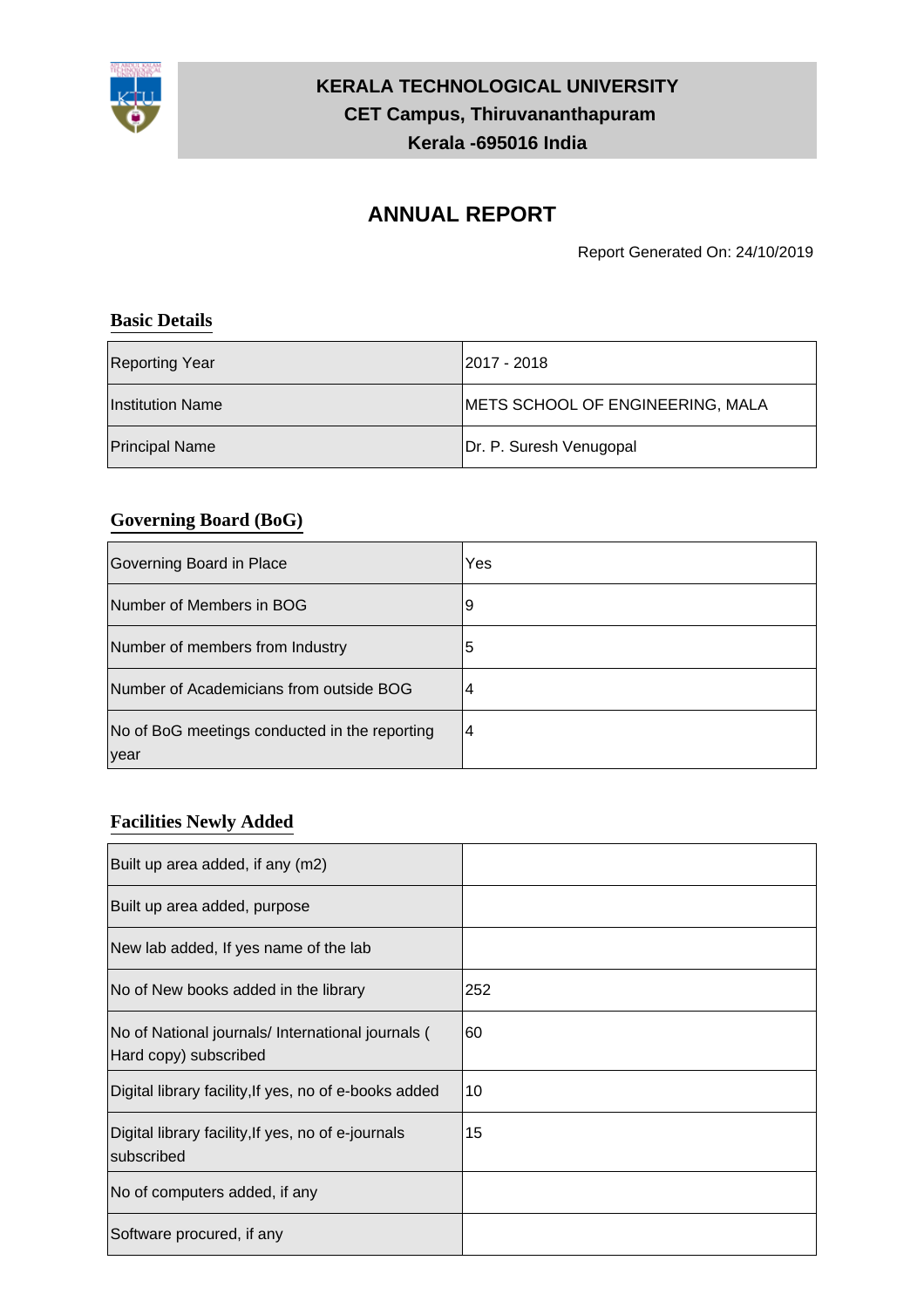#### **Accreditation Details**

#### Naac Accreditation Details

| NAAc Accreditation | No.            |  |  |  |
|--------------------|----------------|--|--|--|
| Grade              | NOT ACCREDITED |  |  |  |

# NIRF Ranking Details

| NIRF Rank           |                 |
|---------------------|-----------------|
| <b>NIRF Remarks</b> | NO NIRF RANKING |

#### **Other Details**

#### Other details

| <b>Other Ranking Agency Remarks</b> | Details |
|-------------------------------------|---------|
|                                     | NIL     |

#### **Principal Details**

| <b>Highest Qualification</b><br><b>Full Name</b> |      | Period |
|--------------------------------------------------|------|--------|
| Dr. P. Suresh Venugopal                          | Ph.D | 10     |

#### **Staff/Faculty Details**

| No of Head of the Depts        |  |
|--------------------------------|--|
| No of faculty placed under CAS |  |
| No of faculty promoted         |  |

# Faculty details (exclude Principal)

|                | Ph-D holders   |             | M.Tech/PG holders B.Tech holders |     |             |                  |         |             |             |
|----------------|----------------|-------------|----------------------------------|-----|-------------|------------------|---------|-------------|-------------|
| Departm<br>ent | Min            | Max         | Min                              | Max | Min         | Max              | Regular | Adhoc       | Contract    |
| <b>BT</b>      | 3              | 3           | 19                               | 19  | $\mathbf 0$ | $\boldsymbol{0}$ | 22      | $\mathbf 0$ | 0           |
| EC             | 1              | 1           | 17                               | 17  | $\mathbf 0$ | $\boldsymbol{0}$ | 18      | 0           | $\mathbf 0$ |
| <b>CE</b>      | $\mathbf 0$    | $\mathbf 0$ | 15                               | 15  | 0           | $\mathbf 0$      | 15      | 0           | $\mathbf 0$ |
| ME             | 1              | 1           | 18                               | 18  | 0           | $\boldsymbol{0}$ | 19      | $\mathbf 0$ | 0           |
| <b>CS</b>      | $\overline{2}$ | 2           | 17                               | 17  | 0           | $\pmb{0}$        | 19      | $\mathbf 0$ | $\mathbf 0$ |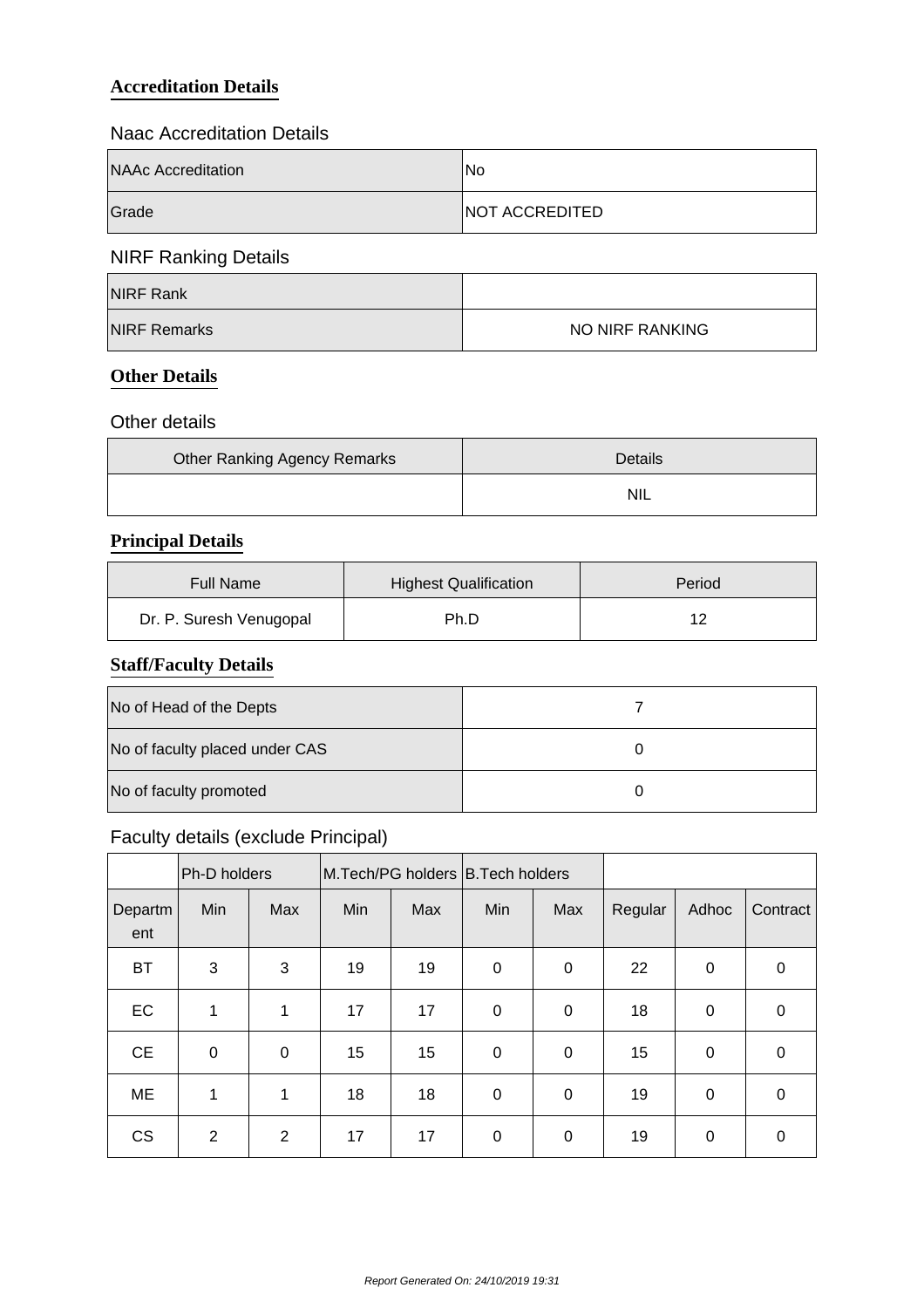| EE   0   0   14   14   0   0   14   0   0 |  |  |  |  |
|-------------------------------------------|--|--|--|--|
| BS   0   0   10   10   0   0   10   0   0 |  |  |  |  |

# Support Staff details

| <b>Staff Type</b> | Min | Max |
|-------------------|-----|-----|
| Administrative    | 48  | 44  |
| Library           |     | 4   |
| Technical         | 18  | 18  |

# **Student Strength Details**

| <b>B.Tech</b>                                       |          |                       |                |            |        |                |
|-----------------------------------------------------|----------|-----------------------|----------------|------------|--------|----------------|
| <b>Branch</b>                                       |          | $\mathbf{II}$<br>Year | III<br>Year    | IV<br>Year | V Year | Total          |
| <b>BIOTECHNOLOGY</b>                                | 26       | 45                    | 23             | 16         |        | 110            |
| <b>CIVIL ENGINEERING</b>                            | 11       | 32                    | 32             | 57         |        | 132            |
| <b>COMPUTER SCIENCE &amp; ENGINEERING</b>           | 11       | 34                    | 15             | 34         |        | 94             |
| ELECTRICAL AND ELECTRONICS<br><b>ENGINEERING</b>    | $\Omega$ | 9                     | $\overline{7}$ | 16         |        | 32             |
| ELECTRONICS & COMMUNICATION<br><b>ENGG</b>          |          | 18                    | 11             | 32         |        | 61             |
| MECHANICAL ENGINEERING                              | 11       | 54                    | 55             | 63         |        | 183            |
| M.Tech                                              |          |                       |                |            |        |                |
| <b>Branch</b>                                       | I Year   | $\mathbf{II}$<br>Year | III<br>Year    | IV<br>Year | V Year | Total          |
| <b>BIO TECHNOLOGY</b>                               | 4        | 3                     |                |            |        | $\overline{7}$ |
| <b>COMPUTER SCIENCE AND</b><br><b>ENGINEERING</b>   |          | 0                     |                |            |        | $\Omega$       |
| ELECTRONICS AND COMMUNICATION<br><b>ENGINEERING</b> | 2        | 0                     |                |            |        | $\overline{2}$ |
| <b>COMPUTER SCIENCE AND</b><br><b>ENGINEERING</b>   | 0        | 0                     |                |            |        | $\mathbf 0$    |

#### **Facilities**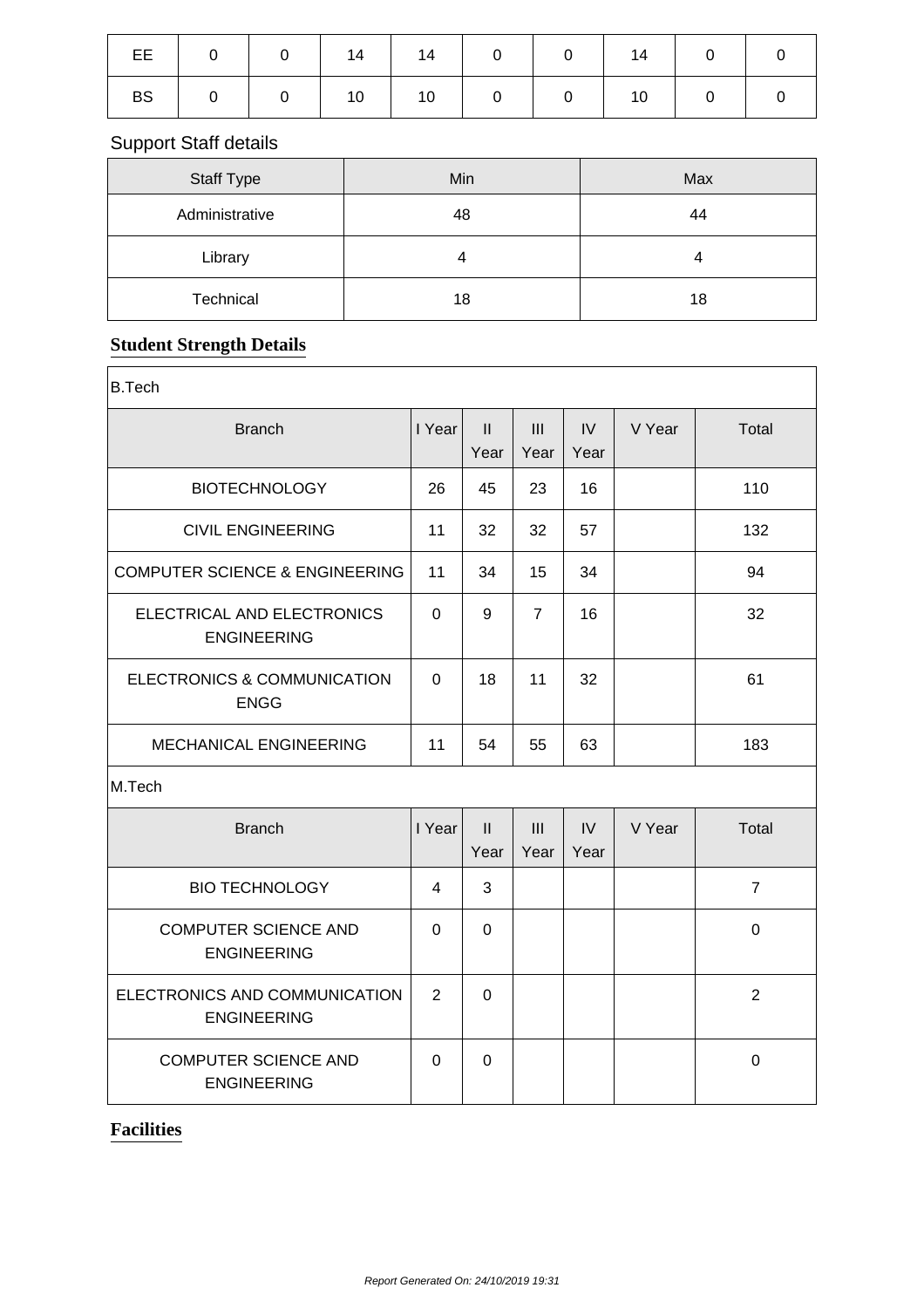| No of class rooms                     |          | 44                |        |  |
|---------------------------------------|----------|-------------------|--------|--|
| No of class rooms with LCD projectors |          | 6                 |        |  |
| No of tutorial rooms                  |          | 22                |        |  |
| Name of equipment                     | Lab/Dept | <b>USE</b>        | Cost   |  |
| ALL DEPARTMENTS<br><b>CCTV CAMERA</b> |          | <b>DISCIPLINE</b> | 117000 |  |

# **Journal publications by faculty or students**

| Name of Journal                                   | Author                                                                  | Faculty/Student | <b>Title of Paper</b>                                                                                                              | Issue No/Page No                  |
|---------------------------------------------------|-------------------------------------------------------------------------|-----------------|------------------------------------------------------------------------------------------------------------------------------------|-----------------------------------|
| <b>IEEE Proceedings</b>                           | Linss T Alex, S.S<br>Dash, Jaikrishna<br>V,R.Sridhar                    | Faculty         | Design and<br>Analysis of Push-<br>Pull-Flyback<br>Interleaved<br>Converters for<br>Photovoltaic<br>System                         | 757 - 761                         |
| <b>IOSR</b> Journal of<br>Engineering             | Linss T Alex,<br>Mandeep Anand,<br>Rahul P P, Eldhose<br>K <sub>P</sub> | Faculty         | Design of<br><b>Interleaved Push</b><br><b>Pull Converter For</b><br>Photovoltaic<br>Systems                                       | ISSN (e): 2250-<br>3021, pp 73-80 |
| <b>IOSR</b> Journal of<br>Engineering             | Mandeep Anand,<br>Rahul P P, Eldhose<br>K P, Linss T Alex               | <b>Student</b>  | Design of<br><b>Interleaved Push</b><br><b>Pull Converter For</b><br>Photovoltaic<br>Systems                                       | ISSN (e): 2250-<br>3021, pp 73-80 |
| Journal of<br>Biotechnology and<br>Bioengineering | Dr. Madhu P C                                                           | Faculty         | Production of<br><b>Bacterial Acid</b><br>Protease by<br>Submerged<br>Fermentation using<br>Aeromonascaviae<br>from Dairy Effluent | ISSN 2637-5362                    |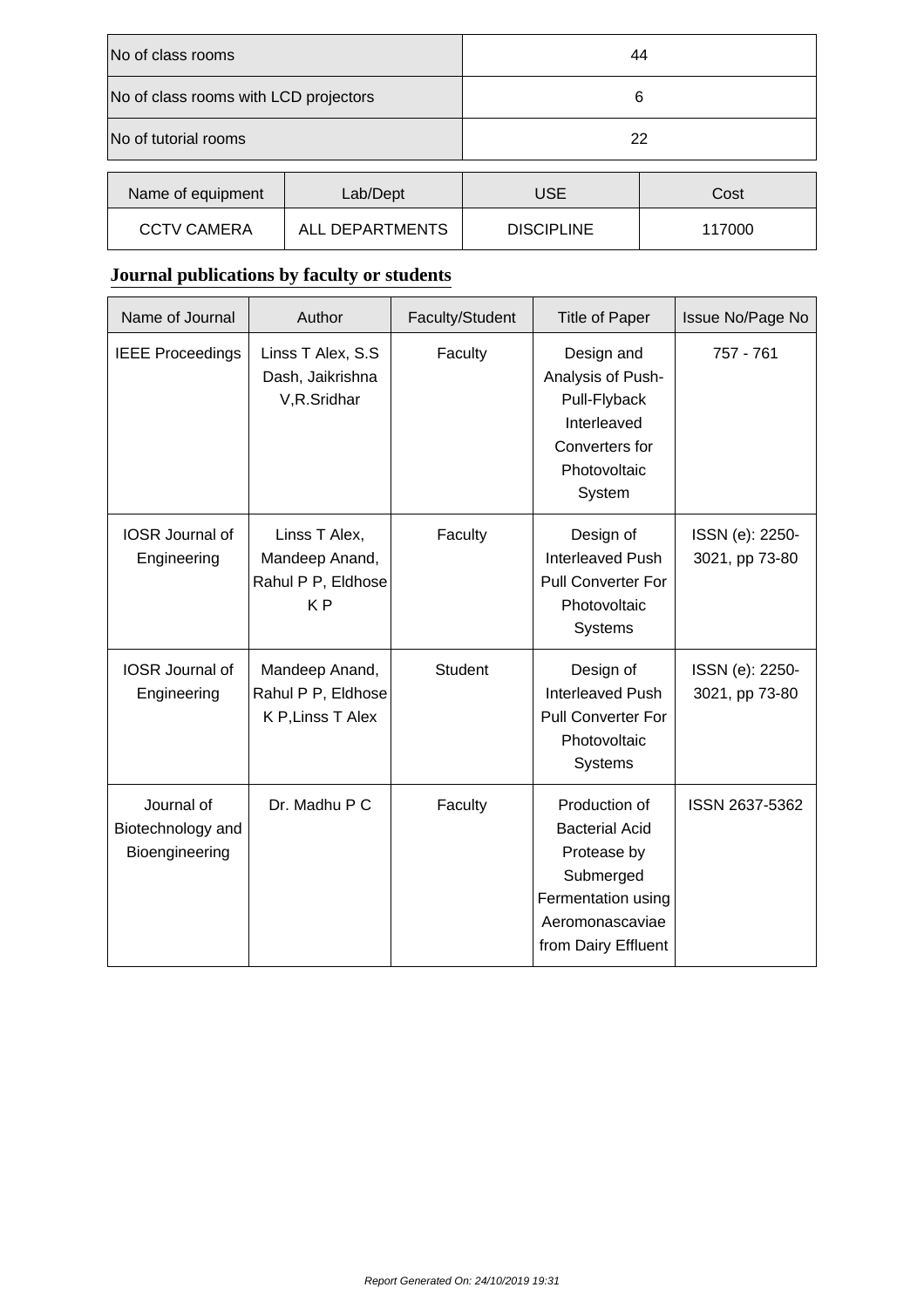| International<br>Journal of<br>Mechanical<br>Engineering<br>Technology<br>(IJMRT)                              | Arun M P, Dr M<br>Satheesh | Faculty | Analytical<br>Investigation of<br>Implementation of<br>Fences on<br><b>Cropped Delta</b><br>Wing for the<br>Improvement of<br>Performance<br><b>Parameters</b> | Volume 9, Issue 1,<br>January 2018, pp.<br>538-548 |
|----------------------------------------------------------------------------------------------------------------|----------------------------|---------|----------------------------------------------------------------------------------------------------------------------------------------------------------------|----------------------------------------------------|
| International<br>Journal of<br>Mechanical<br>Production<br>Engineering<br>Research<br>Development<br>(IJMPERD) | Arun M P, Dr M<br>Satheesh | Faculty | <b>Fluid-Structure</b><br>Interaction of<br><b>Cropped Delta</b><br>Wing with<br>Experimental<br>validation                                                    | Vol. 8, Issue 4, Aug<br>2018, pp. 485-498          |

# **Conference publications by faculty or students**

| Name of<br>Conference                                                                                             | Author                                                          | Faculty/Student | <b>Title of Paper</b>                                                                                                               | Place of<br>Conference                                                |
|-------------------------------------------------------------------------------------------------------------------|-----------------------------------------------------------------|-----------------|-------------------------------------------------------------------------------------------------------------------------------------|-----------------------------------------------------------------------|
| International<br>Conference on<br>Power,<br>Communication<br>and Sustainable<br>Energy<br>System(ICPCSES-<br>(18) | Linss T Alex                                                    | Faculty         | Performance<br>Analysis of Modular<br><b>Forward Converter</b><br>in IPOS<br>Architecture using<br>PI and Fuzzy Logic<br>Controller | <b>SRM University</b><br>Campus, Chennai                              |
| National<br>Conference<br>?Emerging<br>Research Trends in<br>Electrical<br>Engineering-<br>2018(ERTEE?18)         | Mandeep Anand,<br>Rahul P P, Eldhose<br><b>K P Linss T Alex</b> | <b>Student</b>  | Design of<br><b>Interleaved Push</b><br>pull Converter for<br>Photovoltaic<br>System                                                | Adi Shankara<br>Institute of<br>Engineering and<br>Technology, Kalady |
| 6th International<br>Conference on<br>Renewable Energy<br>Research and<br>Applications(ICRE<br>RA 2017)           | Linss T Alex<br>Jaikrishna V<br>R.Sridhar, S.S.<br>Dash         | Faculty         | Design and<br>Analysis of Push-<br>Pull-Flyback<br>Interleaved<br>Converters for<br>Photovoltaic<br>System                          | San Diego, USA                                                        |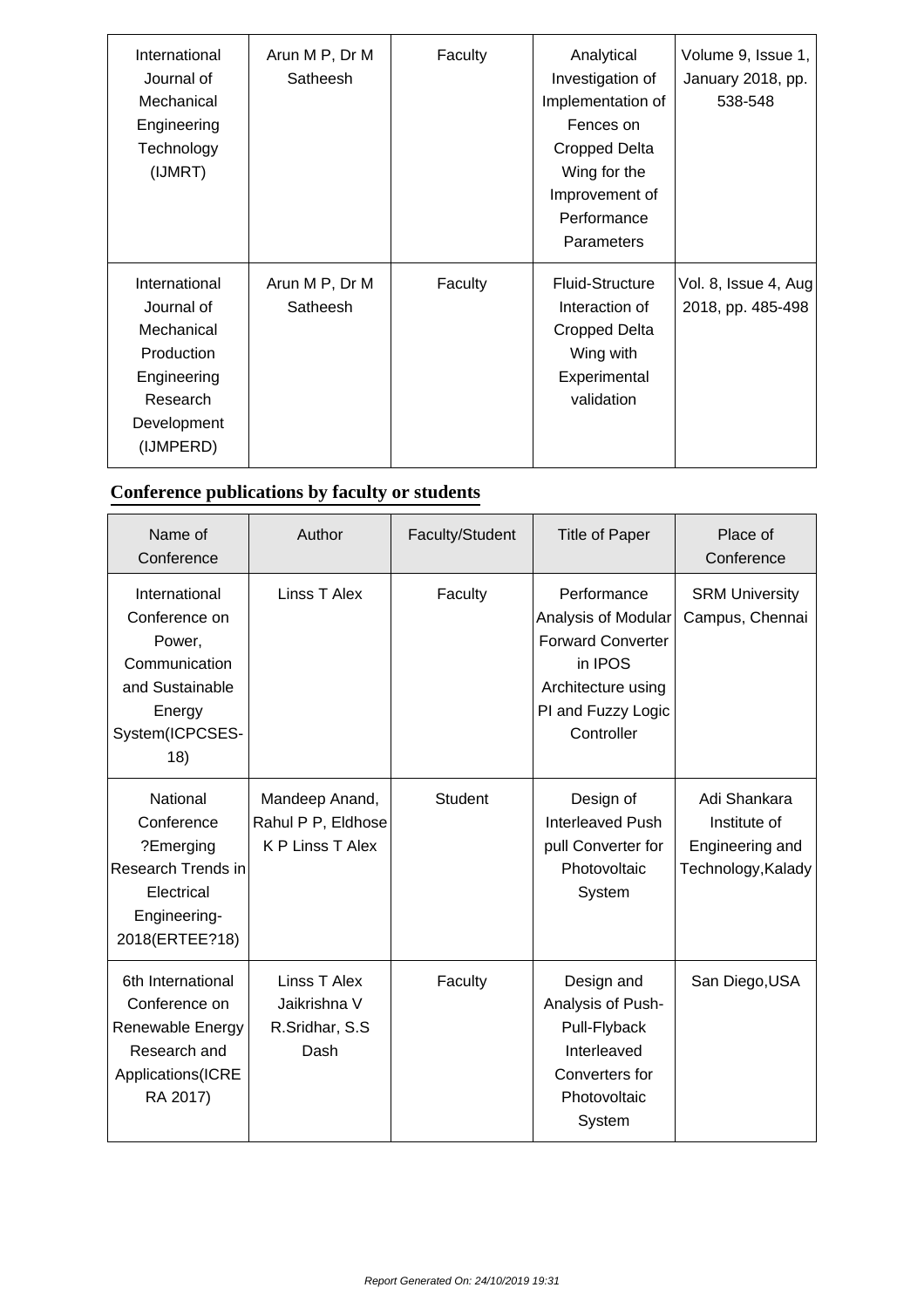| National<br>Conference<br>?Emerging<br>Research Trends in<br>Electrical<br>Engineering-<br>2018(ERTEE?18) | Linss T Alex,<br>Mandeep Anand,<br>Rahul P P, Eldhose<br>K <sub>P</sub> | Faculty | Design of<br>Interleaved Push<br>pull Converter for<br>Photovoltaic<br>System                                             | Adi Shankara<br>Institute of<br>Engineering and<br>Technology, Kalady |
|-----------------------------------------------------------------------------------------------------------|-------------------------------------------------------------------------|---------|---------------------------------------------------------------------------------------------------------------------------|-----------------------------------------------------------------------|
| 2nd International<br>Conference on<br>Modelling<br>Simulation and<br>Control (ICMSE<br>2017)              | Arun M P, Dr M<br>Satheesh                                              | Faculty | Aerodynamic<br><b>Review of Delta</b><br>Wing by Using<br><b>CAD/CAE Software</b>                                         | Karapagam<br>College of<br>Engineering,<br>Coimbatore                 |
| International<br>Conference on<br><b>Mass Spectrometry</b>                                                | Phonsy P D                                                              | Faculty | Green Technology<br>based Solar<br>Photocatelysis for<br>the removal of<br>Recalcitrant toxic<br>pollutants from<br>Water | Gandhi University                                                     |

#### **FDP Details**

| Name of<br>Faculty | Designation            | Name of<br>program                                          | Name of<br>Organizer                                                | Name of<br>Sponsor | Period |
|--------------------|------------------------|-------------------------------------------------------------|---------------------------------------------------------------------|--------------------|--------|
| Linss T Alex       | Assistant<br>Professor | <b>Distributed</b><br>Generation and<br><b>Smart Grid</b>   | <b>Federal Institute</b><br>of Science and<br>Technology<br>(FISAT) |                    | 2 Days |
| Linss T Alex       | Assistant<br>Professor | Power<br>Electronic<br>System Design<br>and<br>Applications | Coimbatore<br>Institute of<br>Technology<br>(CIT)                   |                    | 7 Days |
| Linss T Alex       | Assistant<br>Professor | Power System<br>and Control<br>Engineering                  | <b>SCMS School</b><br>of Engineering<br>and Technology              |                    | 2 Days |
| Jineeth Raju       | Assistant<br>Professor | Power System<br>and Control<br>Engineering                  | <b>SCMS School</b><br>of Engineering<br>and Technology              |                    | 2 Days |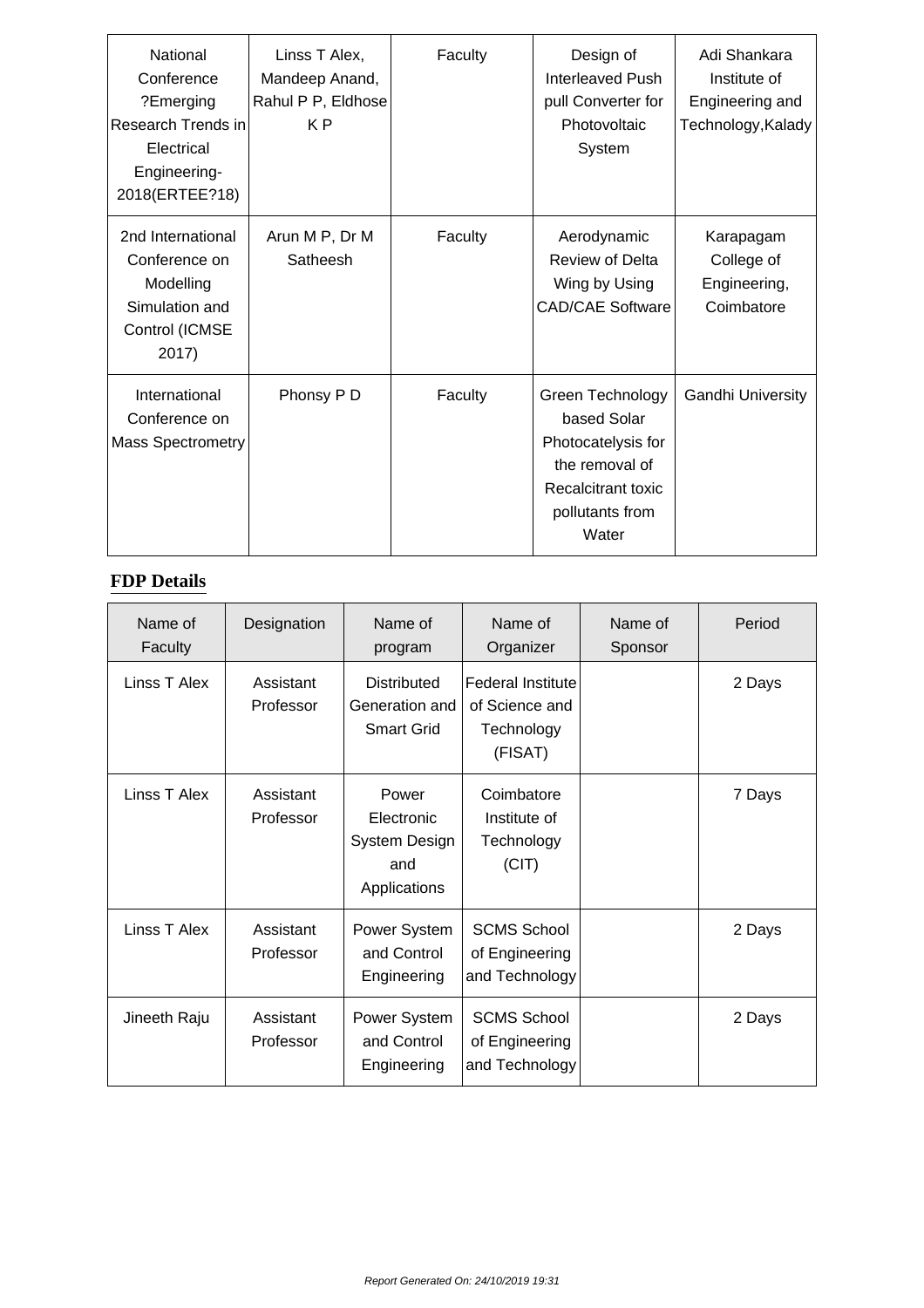| E.Balachandar      | Assistant<br>Professor | Industry-<br>Institution<br>Interaction<br>Program                                              | Livewire                                                | 1 Day  |
|--------------------|------------------------|-------------------------------------------------------------------------------------------------|---------------------------------------------------------|--------|
| Sanaj M. S.        | Assistant<br>Professor | IoT, Cloud<br>Computing Big<br>Data Analytics                                                   | ASIET, Kalady                                           | 4 Days |
| Deepak<br>Varghese | Assistant<br>Professor | <b>Student</b><br>induction                                                                     | Rajagiri college<br>of Engg and<br>technology,<br>Kochi | 3 Days |
| Phonsy P.D.        | Professor              | Environmental<br>Degradation<br>and Climate<br>Change - A<br>Holistic<br>Approach               | <b>CUSAT</b>                                            | 1 Day  |
| Phonsy P.D.        | Professor              | Impairment on<br>Ocean Health<br>due to<br>Inadequate<br>Waste<br>Management<br>on the Terrains | <b>CUSAT</b>                                            | 1 Day  |
| Phonsy P.D.        | Professor              | Integrated<br>Water<br>Resource<br>Management                                                   | <b>CUSAT</b>                                            | 1 Day  |

#### **FDP conducted by the college**

| Name of program         | Name of Sponsor | Period | No.of Internal<br>Participants | No.of External<br>Participants |
|-------------------------|-----------------|--------|--------------------------------|--------------------------------|
| Excellence<br>Unlimited |                 | 3 Day  | 60                             |                                |

#### **Continuing Education Programs**

# Social Activities(NCC/NSS/Community Services etc)

| Activity | No.of student | camp/other special   No.of Participants | Date |
|----------|---------------|-----------------------------------------|------|
|          | members       | programme(mentio)                       |      |
|          |               | n the name of                           |      |
|          |               | programme)                              |      |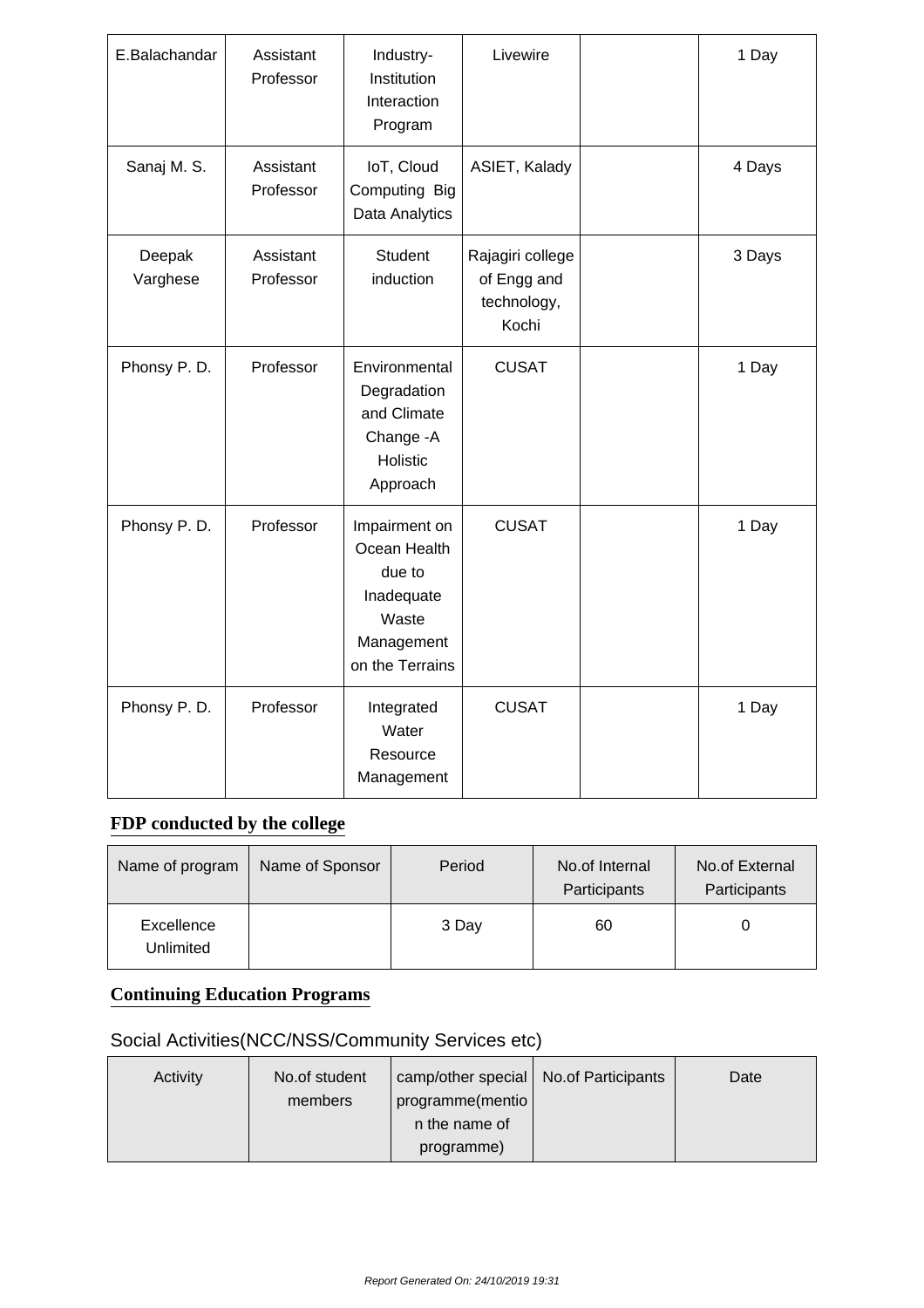| <b>NSS</b> | 100 | Miniature forest<br>creation                                                                                                       | 30  | 04/07/2017 |
|------------|-----|------------------------------------------------------------------------------------------------------------------------------------|-----|------------|
| <b>NSS</b> | 100 | Miniature forest<br>creation                                                                                                       | 20  | 05/07/2017 |
| <b>NSS</b> | 100 | Activity against<br>drug abuse                                                                                                     | 50  | 29/07/2018 |
| <b>NSS</b> | 100 | Sustainable<br>development<br>Seminar                                                                                              | 40  | 05/08/2017 |
| <b>NSS</b> | 100 | Social activity at<br><b>Govt Mental Health</b><br>centre, Thrissur                                                                | 25  | 19/08/2017 |
| <b>NSS</b> | 100 | Social activity at<br>Snehalayam<br>Orphanage, Annam<br>anada                                                                      | 25  | 02/09/2017 |
| <b>NSS</b> | 100 | Social activity at<br>Govt Mental health<br>centre, Thrissur                                                                       | 25  | 23/09/2017 |
| <b>NSS</b> | 100 | Awareness<br>Program- Change<br>Your Thoughtsin<br>association with<br><b>Mobile Awareness</b><br>Wing of City Police<br>-Thrissur | 98  | 26/09/2017 |
| <b>NSS</b> | 100 | <b>ONE MILLION</b><br>GOAL-Program<br>related to under 17<br>world cup<br>campaign                                                 | 85  | 27/09/2017 |
| <b>NSS</b> | 100 | Cancer Survey at<br>Padiyur Grama<br>Panchayat-a<br>program of<br>Vellangallur Block<br>Panchayat                                  | 70  | 29/10/2017 |
| <b>NSS</b> | 100 | Neighbourhood<br>youth Parliament                                                                                                  | 100 | 30/01/2018 |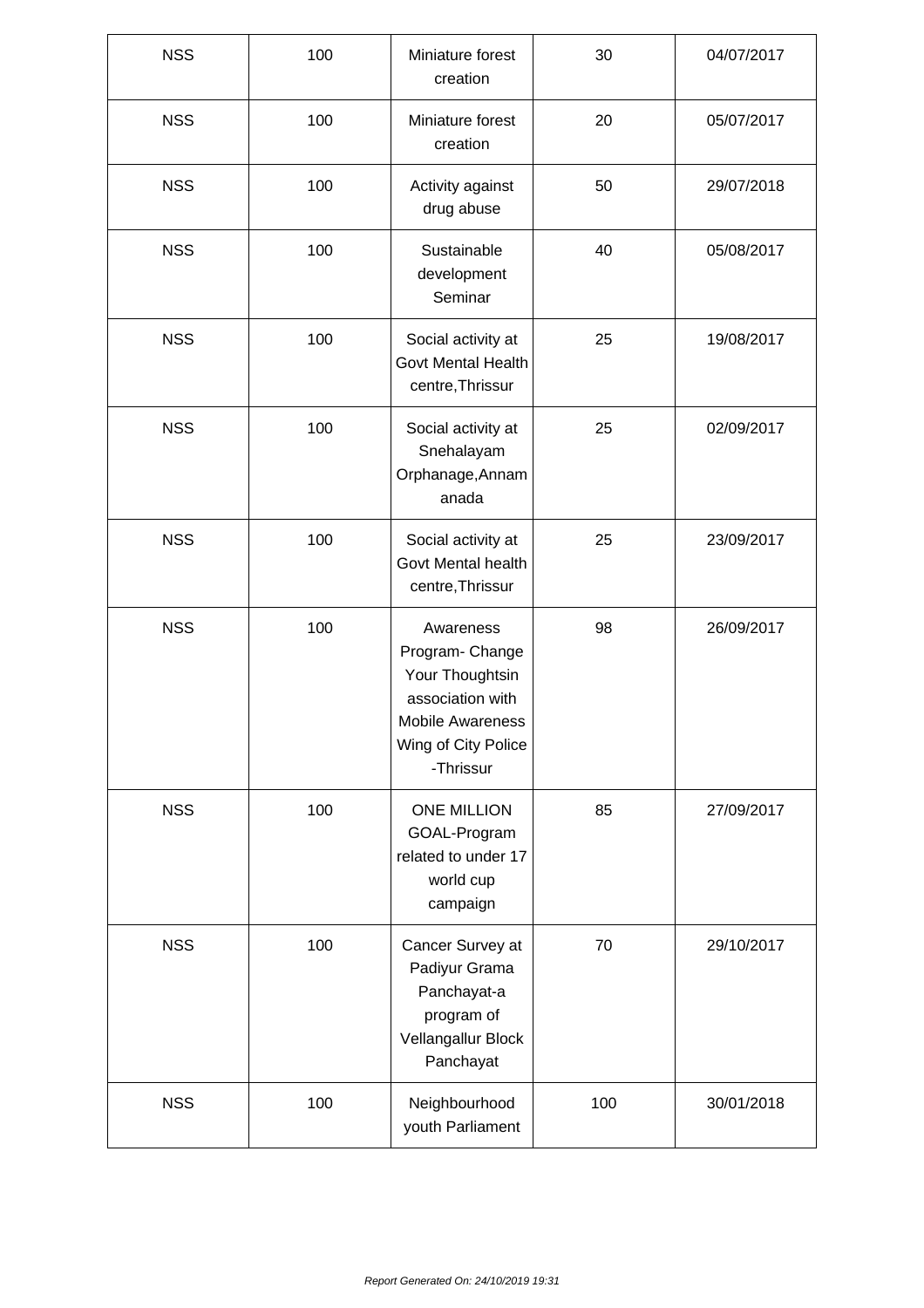| <b>NSS</b> | 100 | Painting of Govt LP<br>School -Mala in<br>connection with the<br>125th anniversary<br>of the school (work<br>done-13/2/2018 to<br>7/3/2018 | 100 | 13/02/2018 |
|------------|-----|--------------------------------------------------------------------------------------------------------------------------------------------|-----|------------|
| <b>NSS</b> | 100 | Seminar-Gandhian<br>Thoughts and its<br>present relevance                                                                                  | 97  | 09/03/2018 |
| <b>NSS</b> | 100 | Appreciation award<br>for our NSS unit-<br>received from the<br>Minister for<br>education for<br>painting Govt LP<br>School -Mala          | 25  | 10/03/2018 |
| <b>NSS</b> | 100 | Appreciation award<br>for our NSS unit-<br>received from<br>Kodungallur MLA<br>for doing cancer<br>survey at padiyur<br>grama panchayat    | 25  | 10/03/2018 |
| <b>NSS</b> | 100 | Construction of<br>House at<br>Vellangallur- under<br>life mission project<br>(25/3/2018 to<br>30/3/2018)                                  | 50  | 25/03/2018 |
| <b>NSS</b> | 100 | Jaiva Saksharatha<br>Yajnam at<br>Parapookkara<br>Grama Panchayat<br>(22/12/2017 to<br>28/12/2017) special<br>camping<br>programme         | 50  | 22/12/2017 |
| <b>NSS</b> | 100 | Pond cleaning -<br>water harvesting<br>program-ward 12 of<br>Mala Grama<br>Panchayat                                                       | 25  | 22/04/2018 |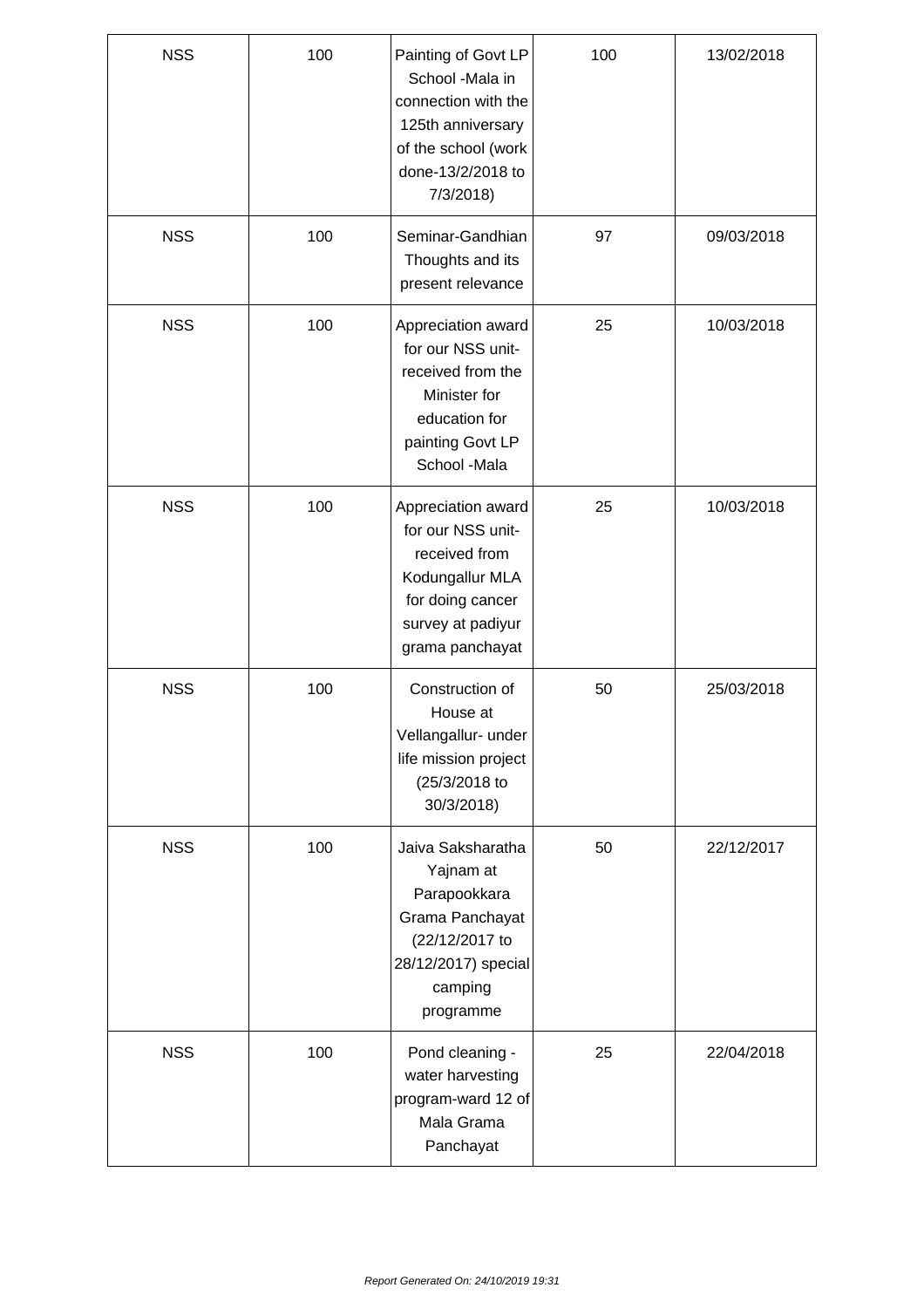| <b>NSS</b> | 100 | volunteer duty in<br>connection with<br>second anniversary<br>of Kerala Ministry<br>(19/5/2018 to<br>26/5/2018) | 5  | 19/05/2018 |
|------------|-----|-----------------------------------------------------------------------------------------------------------------|----|------------|
| <b>NSS</b> | 100 | Planting of trees at<br>Thekkinkadu<br>Maidan- in<br>connection with<br>world environment<br>day celebrations   | 10 | 05/06/2018 |

#### **Industry/Institute**

# Industry/External Experts Lectures

| Name Of Expert   Industry/Institut | e | <b>Topic</b>                                                       | Date       | <b>Beneficiaries</b> | Number of<br><b>Beneficiaries</b> |
|------------------------------------|---|--------------------------------------------------------------------|------------|----------------------|-----------------------------------|
| Er.K.Balan                         |   | How To Start A<br>Viable Industry<br>In Electrical<br>Engineering? | 01/03/2018 | S                    | 37                                |

#### **Result**

| <b>B.Tech</b>                                    |              |                |                            |                              |                                |                                 |
|--------------------------------------------------|--------------|----------------|----------------------------|------------------------------|--------------------------------|---------------------------------|
| <b>Branch</b>                                    | Seme<br>ster | All<br>Pass    | <b>GPA</b><br>above<br>8.5 | <b>GPA</b><br>$7.5 -$<br>8.5 | Ineligible<br>for<br>promotion | Failed in all<br>theory courses |
| <b>BIOTECHNOLOGY</b>                             | 1            | 11             | 2                          | 6                            | 0                              | $\mathbf 0$                     |
| <b>CIVIL ENGINEERING</b>                         | 1            | 3              | $\overline{0}$             | 2                            | 0                              | 1                               |
| <b>COMPUTER SCIENCE &amp; ENGINEERING</b>        | $\mathbf{1}$ | 1              | $\overline{0}$             | 1                            | 0                              | 0                               |
| <b>MECHANICAL ENGINEERING</b>                    | 1            | $\Omega$       | $\overline{0}$             | $\Omega$                     | 0                              | $\mathbf 0$                     |
| <b>BIOTECHNOLOGY</b>                             | 3            | 9              | $\overline{0}$             | $\Omega$                     | 0                              | $\Omega$                        |
| <b>CIVIL ENGINEERING</b>                         | 3            | $\overline{7}$ | 1                          | 6                            | 0                              | 0                               |
| <b>COMPUTER SCIENCE &amp; ENGINEERING</b>        | 3            | 1              | $\Omega$                   | 1                            | $\Omega$                       | 6                               |
| ELECTRICAL AND ELECTRONICS<br><b>ENGINEERING</b> | 3            | 1              | 1                          | $\Omega$                     | 0                              | 7                               |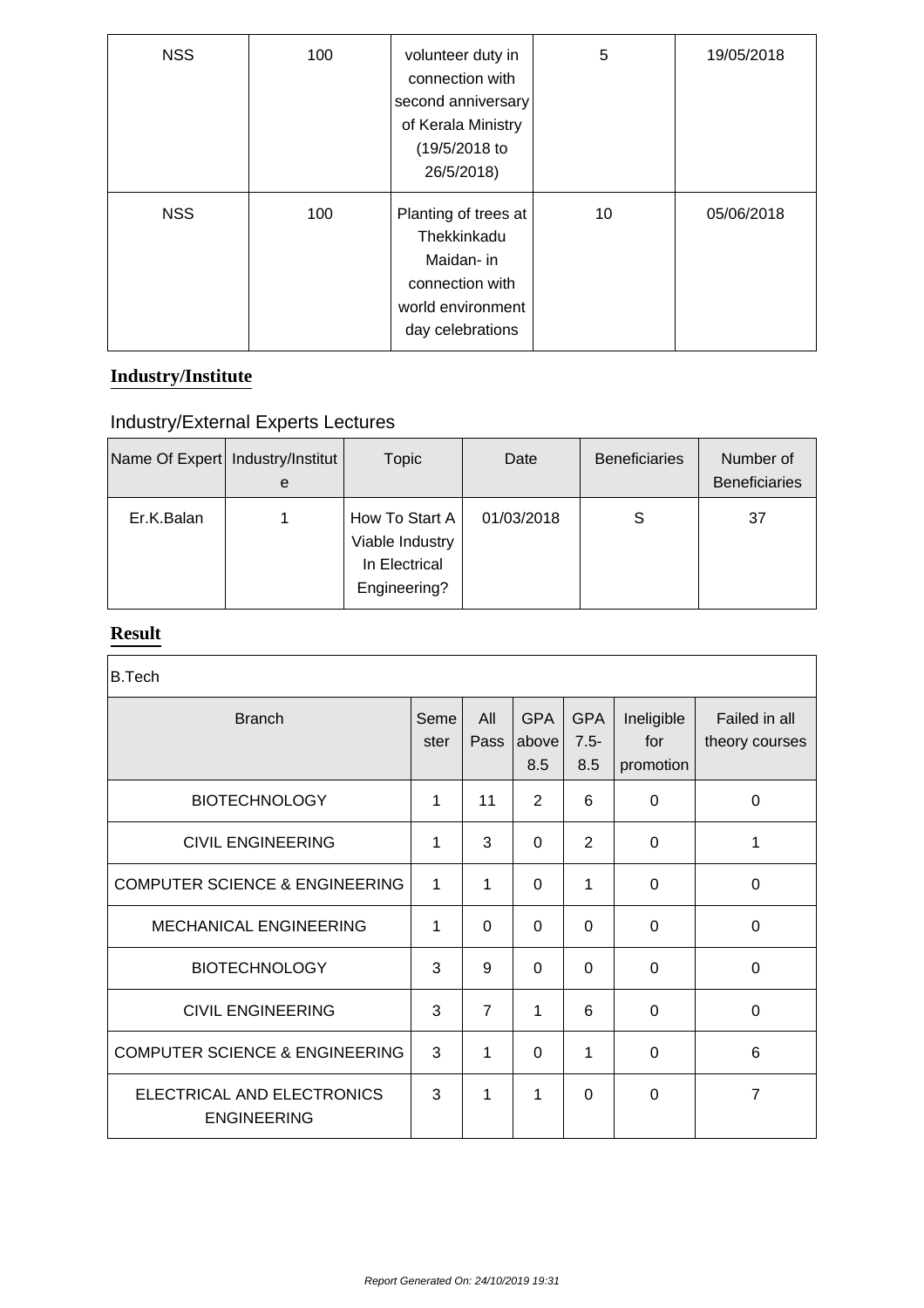| ELECTRONICS & COMMUNICATION<br><b>ENGG</b>       | 3              | $\Omega$       | $\Omega$                   | $\Omega$                     | $\Omega$                       | $\mathbf 0$                     |
|--------------------------------------------------|----------------|----------------|----------------------------|------------------------------|--------------------------------|---------------------------------|
| <b>MECHANICAL ENGINEERING</b>                    | 3              | 3              | $\Omega$                   | 1                            | 0                              | 24                              |
| <b>BIOTECHNOLOGY</b>                             | 5              | 10             | 0                          | $\overline{7}$               | $\Omega$                       | 5                               |
| <b>CIVIL ENGINEERING</b>                         | 5              | 10             | 0                          | 4                            | 0                              | $\overline{4}$                  |
| <b>COMPUTER SCIENCE &amp; ENGINEERING</b>        | 5              | 4              | 0                          | 1                            | $\Omega$                       | 3                               |
| ELECTRICAL AND ELECTRONICS<br><b>ENGINEERING</b> | 5              | 1              | $\Omega$                   | 1                            | 0                              | $\overline{2}$                  |
| ELECTRONICS & COMMUNICATION<br><b>ENGG</b>       | 5              | 4              | 1                          | 3                            | 0                              | 1                               |
| <b>MECHANICAL ENGINEERING</b>                    | 5              | 18             | 0                          | 8                            | 0                              | 10                              |
| <b>BIOTECHNOLOGY</b>                             | 2              | 17             | 0                          | 6                            | 3                              | $\mathbf 0$                     |
| <b>CIVIL ENGINEERING</b>                         | $\overline{2}$ | 15             | 5                          | $\overline{4}$               | $\overline{7}$                 | 0                               |
| <b>COMPUTER SCIENCE &amp; ENGINEERING</b>        | 2              | 5              | $\Omega$                   | 2                            | 6                              | 0                               |
| ELECTRICAL AND ELECTRONICS<br><b>ENGINEERING</b> | 2              | $\overline{2}$ | 1                          | 1                            | 4                              | 1                               |
| ELECTRONICS & COMMUNICATION<br><b>ENGG</b>       | 2              | 1              | $\Omega$                   | 1                            | 2                              | 1                               |
| MECHANICAL ENGINEERING                           | $\overline{2}$ | 13             | 0                          | $\overline{2}$               | 8                              | 1                               |
| <b>BIOTECHNOLOGY</b>                             | 4              | 3              | $\mathbf 0$                | 1                            | 3                              | $\mathbf 0$                     |
| <b>CIVIL ENGINEERING</b>                         | 4              | 3              | 0                          | $\overline{2}$               | $\overline{2}$                 | $\mathbf{1}$                    |
| <b>COMPUTER SCIENCE &amp; ENGINEERING</b>        | 4              | 4              | 0                          | $\mathbf 0$                  | 0                              | $\boldsymbol{0}$                |
| ELECTRICAL AND ELECTRONICS<br><b>ENGINEERING</b> | 4              | 1              | $\mathbf 0$                | $\mathbf 0$                  | 1                              | $\mathbf 0$                     |
| ELECTRONICS & COMMUNICATION<br><b>ENGG</b>       | 4              | $\overline{2}$ | 0                          | 1                            | 0                              | 1                               |
| MECHANICAL ENGINEERING                           | 4              | 5              | $\mathbf 0$                | $\overline{2}$               | 3                              | $\pmb{0}$                       |
| M.Tech                                           |                |                |                            |                              |                                |                                 |
| <b>Branch</b>                                    | Seme<br>ster   | All<br>Pass    | <b>GPA</b><br>above<br>8.5 | <b>GPA</b><br>$7.5 -$<br>8.5 | Ineligible<br>for<br>promotion | Failed in all<br>theory courses |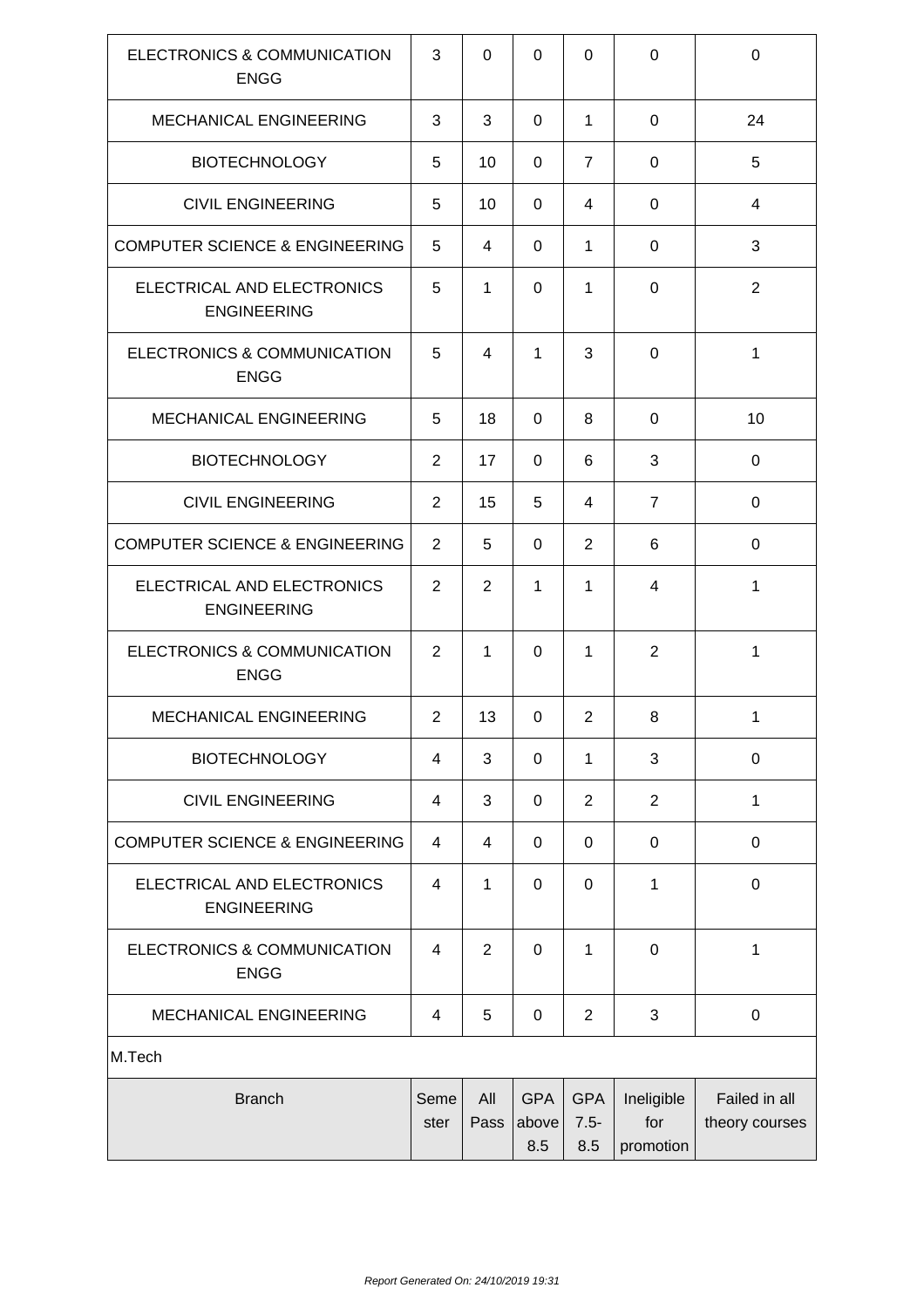| <b>BIO TECHNOLOGY</b>                               | 3              | 3              | $\Omega$       | $\overline{2}$ | $\Omega$ | 0 |
|-----------------------------------------------------|----------------|----------------|----------------|----------------|----------|---|
| <b>BIO TECHNOLOGY</b>                               | 4              | $\overline{2}$ | 2              | $\Omega$       | 0        | 0 |
| <b>COMPUTER SCIENCE AND</b><br><b>ENGINEERING</b>   | 4              | 2              | 2              | $\Omega$       | $\Omega$ | 0 |
| <b>COMPUTER SCIENCE AND</b><br><b>ENGINEERING</b>   | 4              | 2              | $\overline{2}$ | $\Omega$       | 0        | 0 |
| ELECTRONICS AND COMMUNICATION<br><b>ENGINEERING</b> | $\overline{4}$ | 7              | 3              | 3              | $\Omega$ | 0 |
| <b>BIO TECHNOLOGY</b>                               | 2              | 3              | $\mathcal{P}$  | 1              | 0        | 0 |

#### **PTA/Alumni Details**

#### Alumni Association

| Meeting No | Date       | Executive committee/<br>General body        | No of Alumni attended |
|------------|------------|---------------------------------------------|-----------------------|
|            | 27/12/2017 | General Body (2002<br>2003 Admission Batch) | 30                    |

# PTA Meetings

| <b>Meeting No</b> | Date       | Executive committee/<br>General body | No of parents attended |
|-------------------|------------|--------------------------------------|------------------------|
| 1                 | 10/08/2017 | S3 EEE - Class PTA                   | 10                     |
| 2                 | 28/09/2017 | S3 EEE - Class PTA                   | 2                      |
| 3                 | 27/09/2018 | S5 EEE - Class PTA                   | 10                     |
| $\overline{4}$    | 19/02/2018 | S4 EEE - Class PTA                   | 10                     |
| 5                 | 20/02/2018 | S6 EEE - Class PTA                   | 1                      |
| 6                 | 19/08/2017 | S3, S5 CE - Class PTA                | 38                     |
| $\overline{7}$    | 21/02/2018 | S4, S6 CE - Class PTA                | 60                     |
| 8                 | 09/08/2017 | S3 CSE - Class PTA                   | 25                     |
| 9                 | 19/02/2018 | S4 CSE - Class PTA                   | 37                     |
| 10                | 20/02/2018 | S6 CSE - Class PTA                   | 10                     |
| 11                | 22/03/2018 | S4 CSE - Class PTA                   | 12                     |
| 12                | 15/05/2017 | <b>Executive Meeting</b>             | 17                     |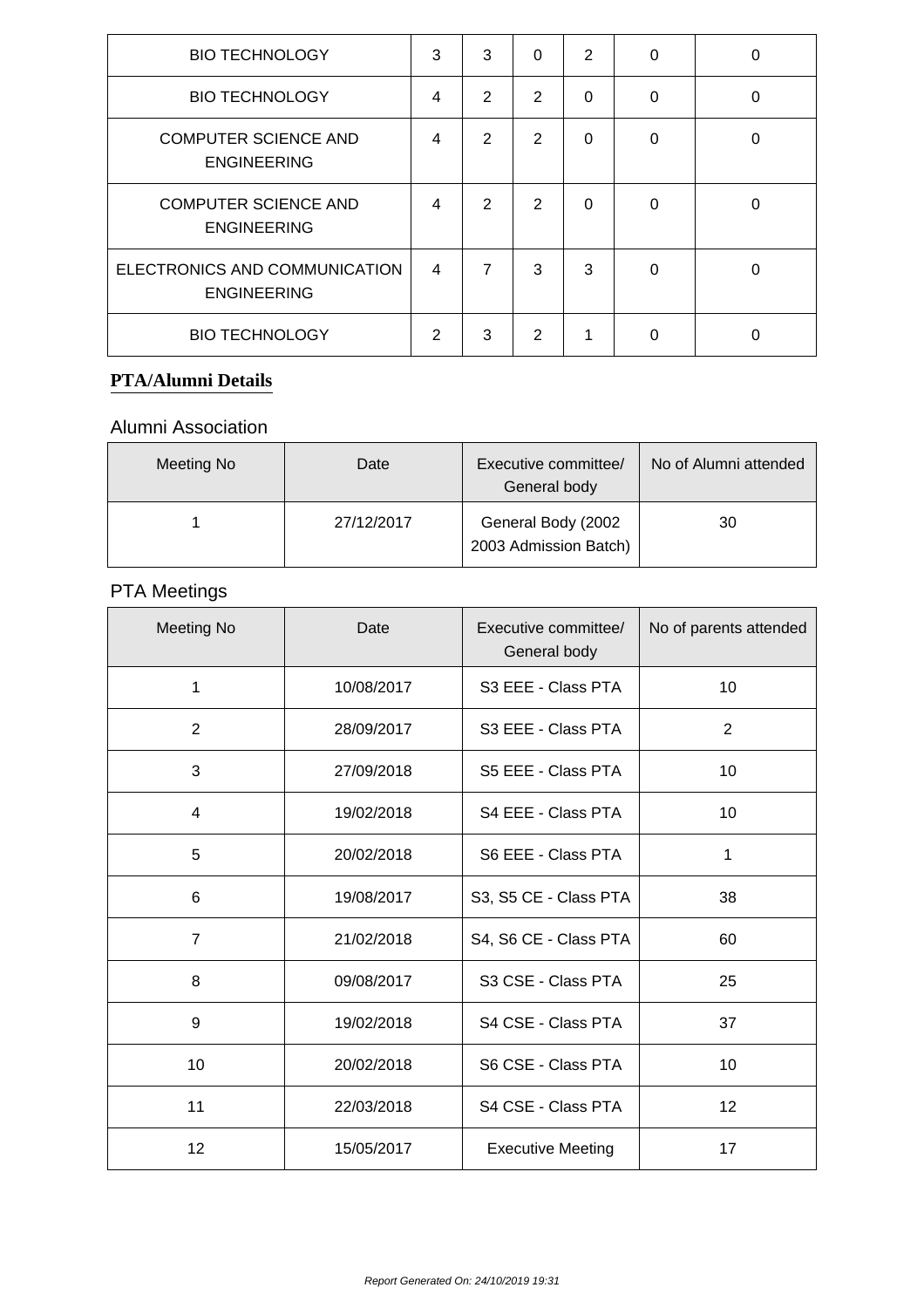| 13 | 12/06/2017 | <b>Executive Meeting</b>    | 18  |
|----|------------|-----------------------------|-----|
| 14 | 03/07/2017 | <b>Executive Meeting</b>    | 15  |
| 15 | 16/09/2017 | <b>Executive Meeting</b>    | 19  |
| 16 | 02/11/2017 | <b>Executive Meeting</b>    | 10  |
| 17 | 14/12/2017 | <b>Executive Meeting</b>    | 16  |
| 18 | 15/03/2018 | <b>Executive Meeting</b>    | 19  |
| 19 | 26/08/2017 | <b>General Body Meeting</b> | 115 |
| 20 | 22/03/2018 | <b>General Body Meeting</b> | 140 |

#### **EDC/IPR/PATENTS**

| <b>Whether EDC exists</b>                 | Yes |
|-------------------------------------------|-----|
| No of entrepreneurship programs conducted | 17  |
| No of start ups registered                |     |
| Copy right licensed                       |     |
| Patents applied                           |     |
| Patents licensed                          |     |

# Seminars/workshops conducted

| Title Of The<br>Program                                       | Sponsor(s)                          | Date       | No of sessions | No of internal<br>participants | No of external<br>participants |
|---------------------------------------------------------------|-------------------------------------|------------|----------------|--------------------------------|--------------------------------|
| Entrepreneurshi<br>p Awareness<br>Camp                        | <b>DST-NIMAT</b><br>Project 2017-18 | 26/01/2018 | 3              | 30                             | 30                             |
| Current trends<br>and future<br>prosepcts in<br>Biotechnology | <b>KSCSTE</b>                       | 23/02/2018 | 3              | 118                            | 12                             |

#### **Academic Audit**

# Audit Report Details

| Visit | Semester Type | <b>Audit Date</b> | <b>Principal Approved</b> |
|-------|---------------|-------------------|---------------------------|
| First | bbC           | 03/10/2017        | Yes                       |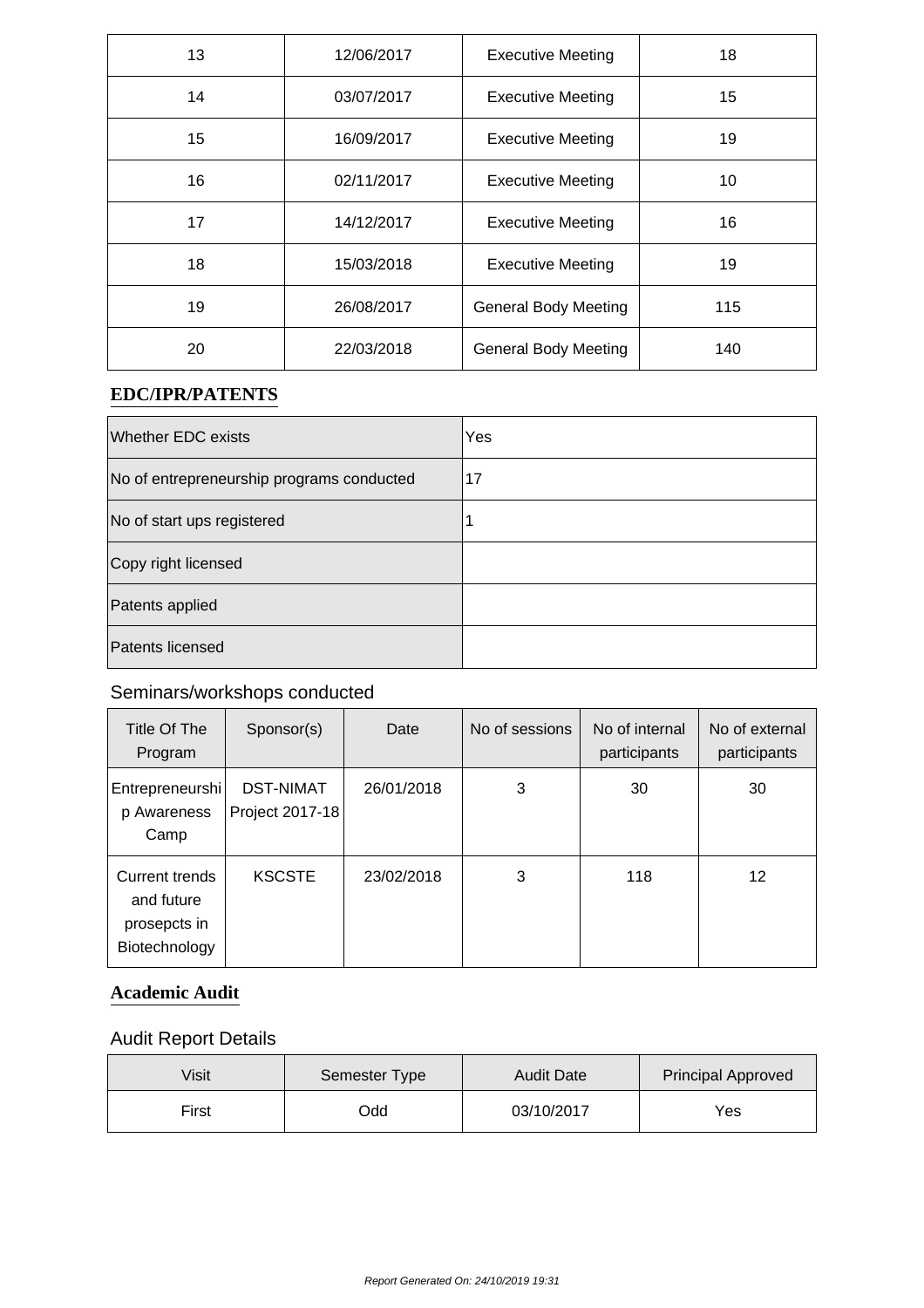| Second | Odd  | 30/11/2017 | Yes |
|--------|------|------------|-----|
| First  | Even | 20/02/2018 | Yes |
| Second | Even | 02/05/2018 | Yes |

# Monthly Report Details

| Month     | <b>College Submitted</b> |
|-----------|--------------------------|
| January   | Yes                      |
| February  | Yes                      |
| March     | Yes                      |
| April     | Yes                      |
| May       | Yes                      |
| June      | Yes                      |
| July      | Yes                      |
| August    | Yes                      |
| September | Yes                      |
| October   | Yes                      |
| November  | Yes                      |
| December  | Yes                      |

# **Projects sanctioned in the reporting year**

| Title                                                                   | Project outlay | Principal<br>investigator | Sponsor(s)    | Type of project |
|-------------------------------------------------------------------------|----------------|---------------------------|---------------|-----------------|
| Voice controlled<br>car parking for<br>physically<br>challenged people. | 20000          | Mr. Amithrajith P.<br>Т.  | <b>KSCSTE</b> | Research        |
| Pesticide detection<br>using bio-active<br>paper strip                  | 25000          | Mr. Deepak<br>Varghese    | <b>KSCSTE</b> | Research        |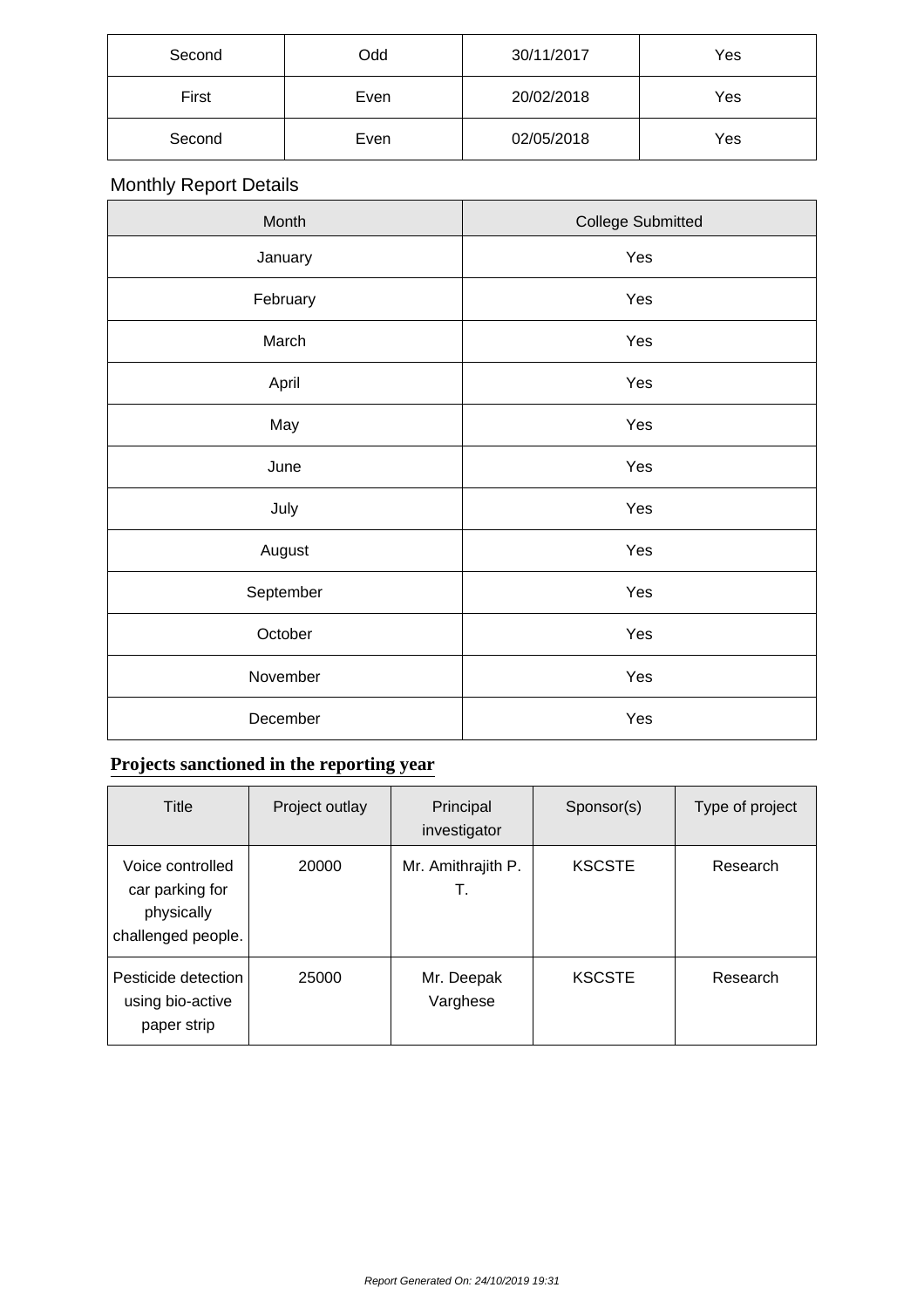| Selection and<br>standardization of<br>algal species<br>combinations from<br>farm lands for oil<br>production                     | 27,000 | Dr. V. M. Nishad                        | <b>KSCSTE</b> | Research |
|-----------------------------------------------------------------------------------------------------------------------------------|--------|-----------------------------------------|---------------|----------|
| Comparative<br>studies on<br>membrane<br>development from<br>banana and orange<br>peels for industrial<br>effluent treatment      | 12,000 | Dr. M.<br><b>KSCSTE</b><br>Balasundaran |               | Research |
| Production<br>Characterization of<br>Serratio-peptidase<br>and its antibacterial<br>study with<br>medically important<br>isolates | 7,000  | Dr. Madhu, P.C.                         | <b>KSCSTE</b> | Research |
| Partial replacement<br>of fine aggregate<br>with copper                                                                           | 8,000  | Mr. Akhil A.S.                          | <b>KSCSTE</b> | Research |
| Soil stabilization<br>using<br>polypropylene<br>waste fibres                                                                      | 9,000  | Ms. Indhu<br>Sidharthan                 | <b>KSCSTE</b> | Research |
| Intelligent sun-<br>tracking solar street<br>light                                                                                | 20,000 | Mr. Linss T. Alex                       | <b>KSCSTE</b> | Research |
| Advanced power<br>tracker                                                                                                         | 27,000 | Ms. Reema Luis                          | <b>KSCSTE</b> | Research |
| Design and<br>implementation of<br>glass box ? a novel<br>method to find out<br>the cause of<br>accident using<br>GPS technology  | 27,000 | Ms. Athira P. Nair                      | <b>KSCSTE</b> | Research |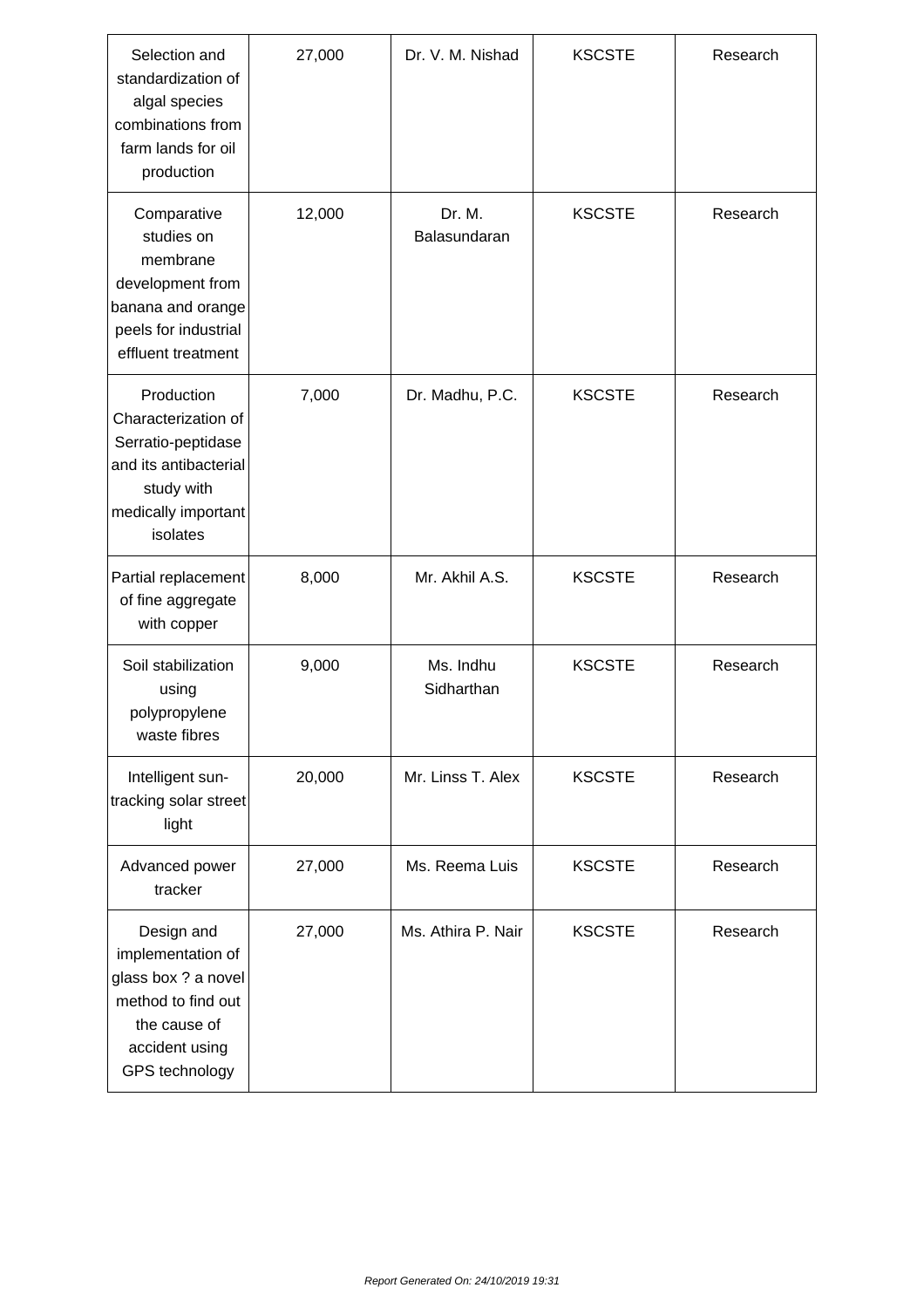| Design and<br>fabrication of rice<br>mill machine                                                                                                                               | 16,000   | Mr. Arun M.             | <b>KSCSTE</b> | Research |
|---------------------------------------------------------------------------------------------------------------------------------------------------------------------------------|----------|-------------------------|---------------|----------|
| Investigations on<br>mechanical<br>properties and<br>microstructure of<br>five different types<br>of natural fibre-<br>reinforced<br>composites with<br>epoxy resin<br>matrices | 15,000   | Mr. Vivek, M.S.         | <b>KSCSTE</b> | Research |
| Design and<br>fabrication of<br>Nutmeg shell<br>removing machine                                                                                                                | 22000    | Mr. Manikandan,<br>N.R. | <b>KSCSTE</b> | Research |
| Pesticide detection<br>using bio-active<br>paper sensor                                                                                                                         | 1,00,000 | Mr. Deepak<br>Varghese  | <b>KSCSTE</b> | Research |

#### **Campus Placement**

| <b>B.Tech</b>                                |                  | Number of students placed: 49 |                               |  |
|----------------------------------------------|------------------|-------------------------------|-------------------------------|--|
| Name of Company                              | Number of offers |                               | Monthly salary at entry level |  |
| SUTHERLAND GLOBAL<br><b>SERVICES</b>         | 12               |                               | 15000                         |  |
| CMS IT SERVICES PVT. LTD                     | 6                |                               | 15000                         |  |
| <b>VEE TECHNOLOGIES</b><br>1                 |                  |                               | 15000                         |  |
| AMAZON                                       | $\overline{2}$   |                               | 18000                         |  |
| <b>IDBI FEDERAL LIFE</b><br><b>INSURANCE</b> | 1                |                               | 15000                         |  |
| <b>FINE ARCHITECTS</b><br><b>ENGINEERS</b>   | 7                |                               | 13500                         |  |
| <b>STUDY SPRING</b>                          | 15               |                               | 12500                         |  |
| <b>APOLLO TYRES</b>                          |                  | 3                             | 15000                         |  |